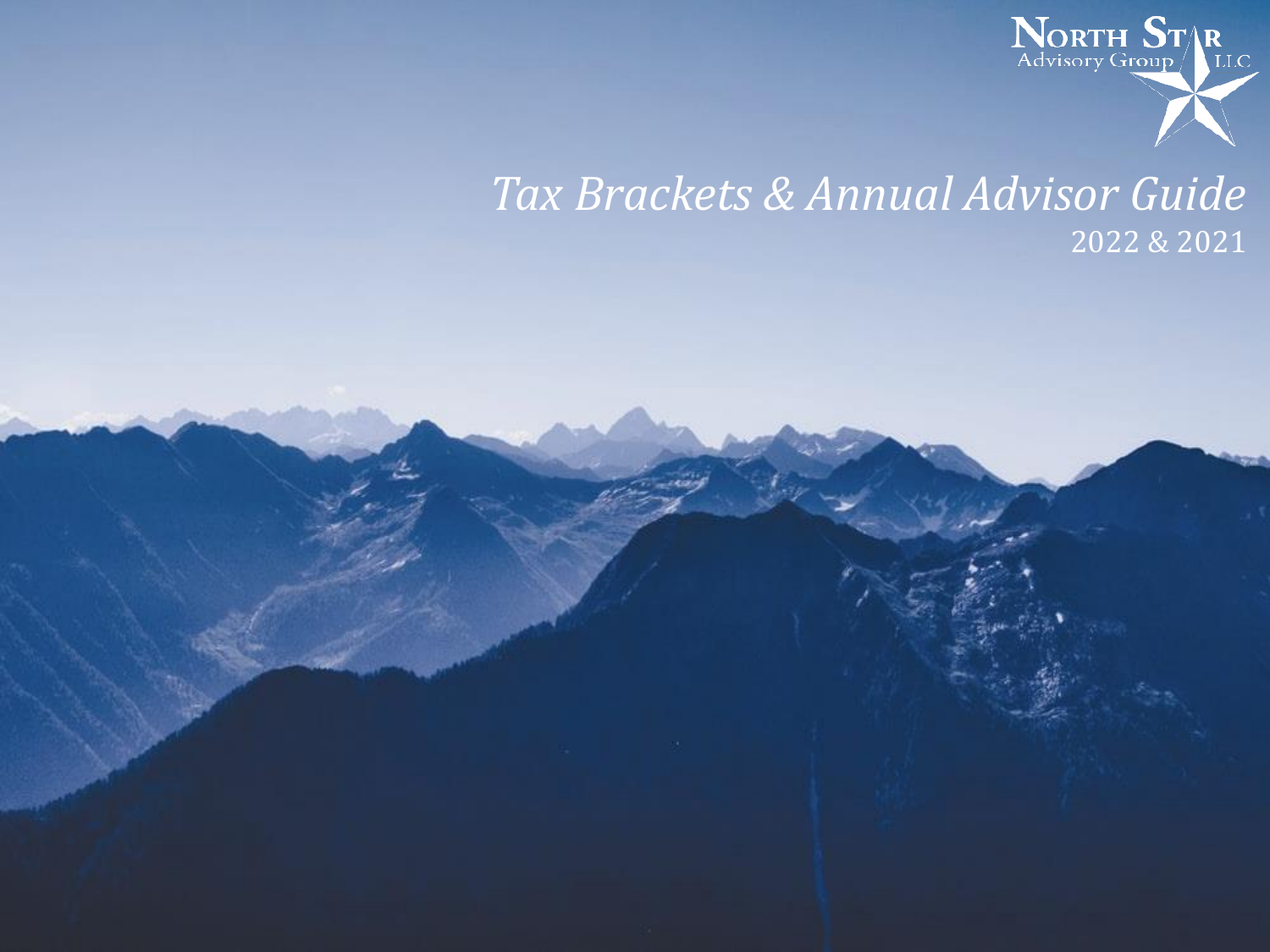

<span id="page-1-0"></span>2022 – Tax Brackets *[Single](#page-2-0) [Head of Household](#page-3-0) [Married Filing Jointly](#page-4-0) [Married Filing Separately](#page-5-0)* 2022 – [Contribution Limits](#page-6-0) 2022 – [Child Tax Credits](#page-7-0) 2022 – [Business & Business Owners](#page-8-0) 2022 – [Full Retirement Age](#page-9-0) 2021 – [Tax Brackets](#page-10-0)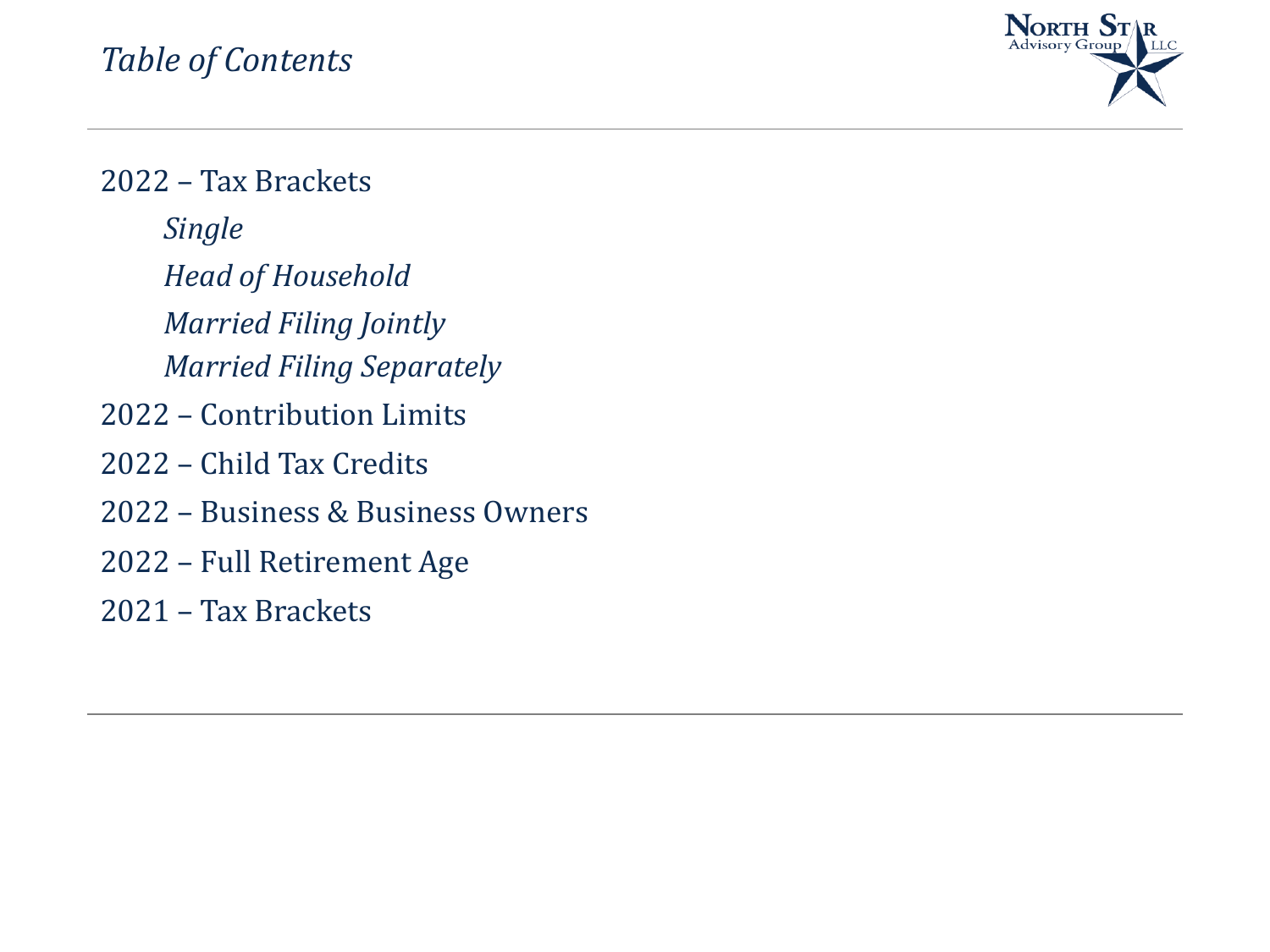

<span id="page-2-0"></span>

| <b>Federal Taxes 2022</b> |                      | <b>Capital Gains 2022</b> |                   |                              | <b>Medicare Premium 2022</b> |             |                     |       |
|---------------------------|----------------------|---------------------------|-------------------|------------------------------|------------------------------|-------------|---------------------|-------|
| Rate                      | <b>Income Ranges</b> |                           |                   | Rate<br><b>Income Ranges</b> |                              |             | <b>MAGI in 2020</b> |       |
| 10%                       | \$0                  | \$14,650                  | \$0               | \$55,800                     | 0%                           | \$0         | \$55,900            | \$171 |
| 12%                       | \$14,651             | \$55,900                  |                   |                              |                              |             |                     |       |
| 22%                       | \$55,901             | \$89,050                  |                   |                              |                              | \$55,901    | \$91,000            | \$171 |
|                           |                      |                           |                   |                              |                              | \$91,001    | \$114,000           | \$238 |
| 24%                       | \$89,051             | \$170,050                 | \$55,801          | \$170,050                    | 15%                          | \$114,001   | \$142,000           | \$340 |
|                           |                      |                           |                   |                              |                              | \$142,001   | \$170,000           | \$442 |
| 32%                       | \$170,051            | \$215,950                 | \$170,051         | \$488,500                    | 15%                          | \$170,001   | \$500,000           | \$544 |
| 35%                       | \$215,951            | \$539,900                 | Over<br>\$488,500 |                              | 20%                          | Over \$500k |                     | \$578 |
| 37%                       | Over \$539,900       |                           |                   |                              |                              |             |                     |       |

| <b>Deductions</b> |          | <b>Phaseouts</b>       |                       |  |  |  |
|-------------------|----------|------------------------|-----------------------|--|--|--|
| Single            | \$12,950 | <b>Traditional IRA</b> | \$68,000 - \$78,000   |  |  |  |
| Single (Over 65)  | \$14,700 | Roth IRA               | \$129,000 - \$144,000 |  |  |  |

[Table of Contents](#page-1-0)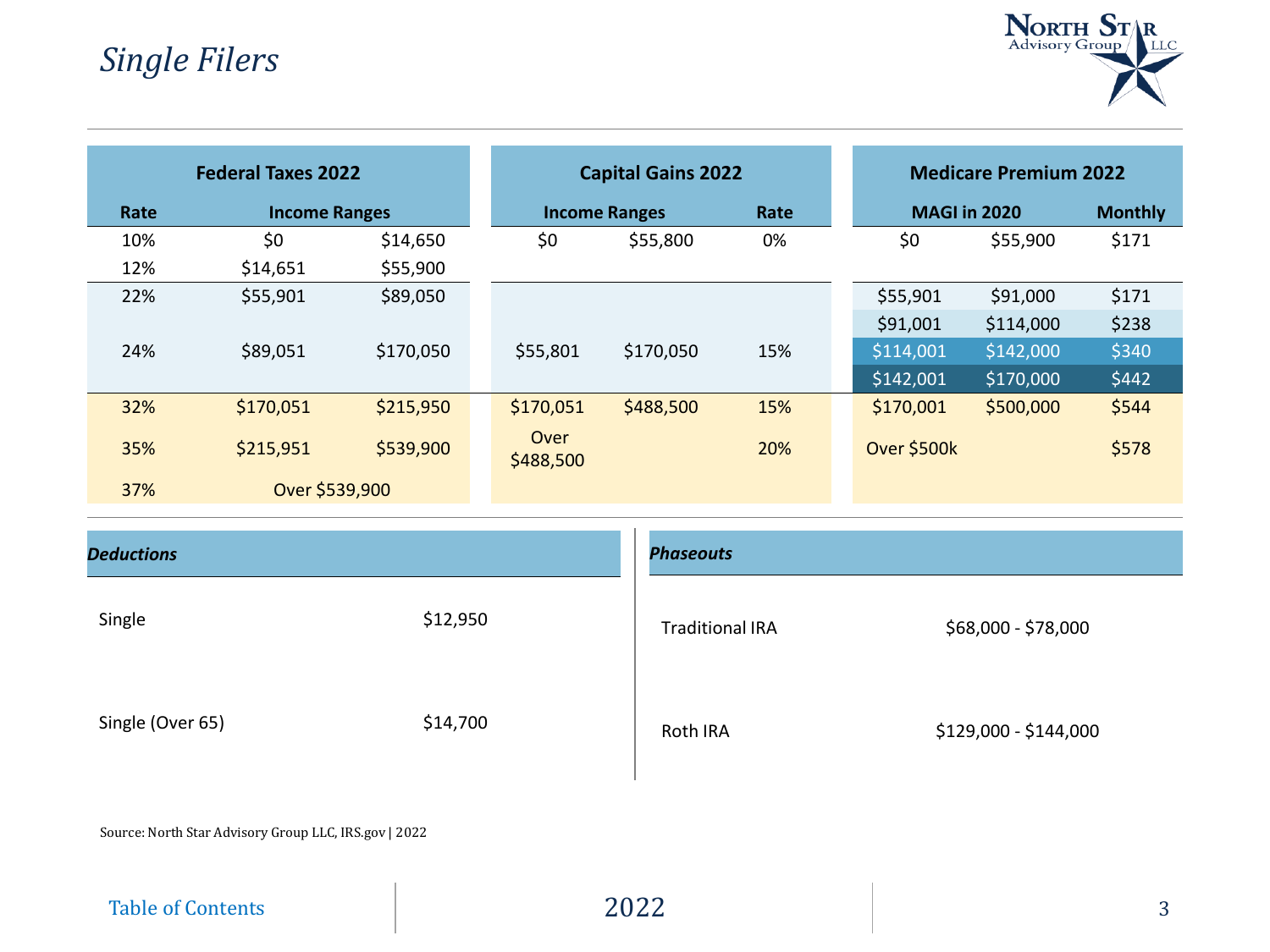

<span id="page-3-0"></span>

|      | <b>Federal Taxes 2022</b> |           |                   | <b>Capital Gains 2022</b>    |     |             | <b>Medicare Premium 2022</b> |       |
|------|---------------------------|-----------|-------------------|------------------------------|-----|-------------|------------------------------|-------|
| Rate | <b>Income Ranges</b>      |           |                   | Rate<br><b>Income Ranges</b> |     |             | <b>MAGI in 2020</b>          |       |
| 10%  | \$0                       | \$14,650  | \$0               | \$55,800                     | 0%  | \$0         | \$55,900                     | \$171 |
| 12%  | \$14,651                  | \$55,900  |                   |                              |     |             |                              |       |
| 22%  | \$55,901                  | \$89,050  |                   |                              |     | \$55,901    | \$91,000                     | \$171 |
|      |                           |           |                   |                              |     | \$91,001    | \$114,000                    | \$238 |
| 24%  | \$89,051                  | \$170,050 | \$55,801          | \$170,050                    | 15% | \$114,001   | \$142,000                    | \$340 |
|      |                           |           |                   |                              |     | \$142,001   | \$170,000                    | \$442 |
| 32%  | \$170,051                 | \$215,950 | \$170,051         | \$488,500                    | 15% | \$170,001   | \$500,000                    | \$544 |
| 35%  | \$215,951                 | \$539,900 | Over<br>\$488,500 |                              | 20% | Over \$500k |                              | \$578 |
| 37%  | Over \$539,900            |           |                   |                              |     |             |                              |       |

| <b>Deductions</b>              |          | <b>Phaseouts</b>       |                       |  |  |  |
|--------------------------------|----------|------------------------|-----------------------|--|--|--|
| Head of Household              | \$19,400 | <b>Traditional IRA</b> | \$68,000 - \$78,000   |  |  |  |
| Head of Household<br>(Over 65) | \$21,150 | Roth IRA               | \$129,000 - \$144,000 |  |  |  |

[Table of Contents](#page-1-0)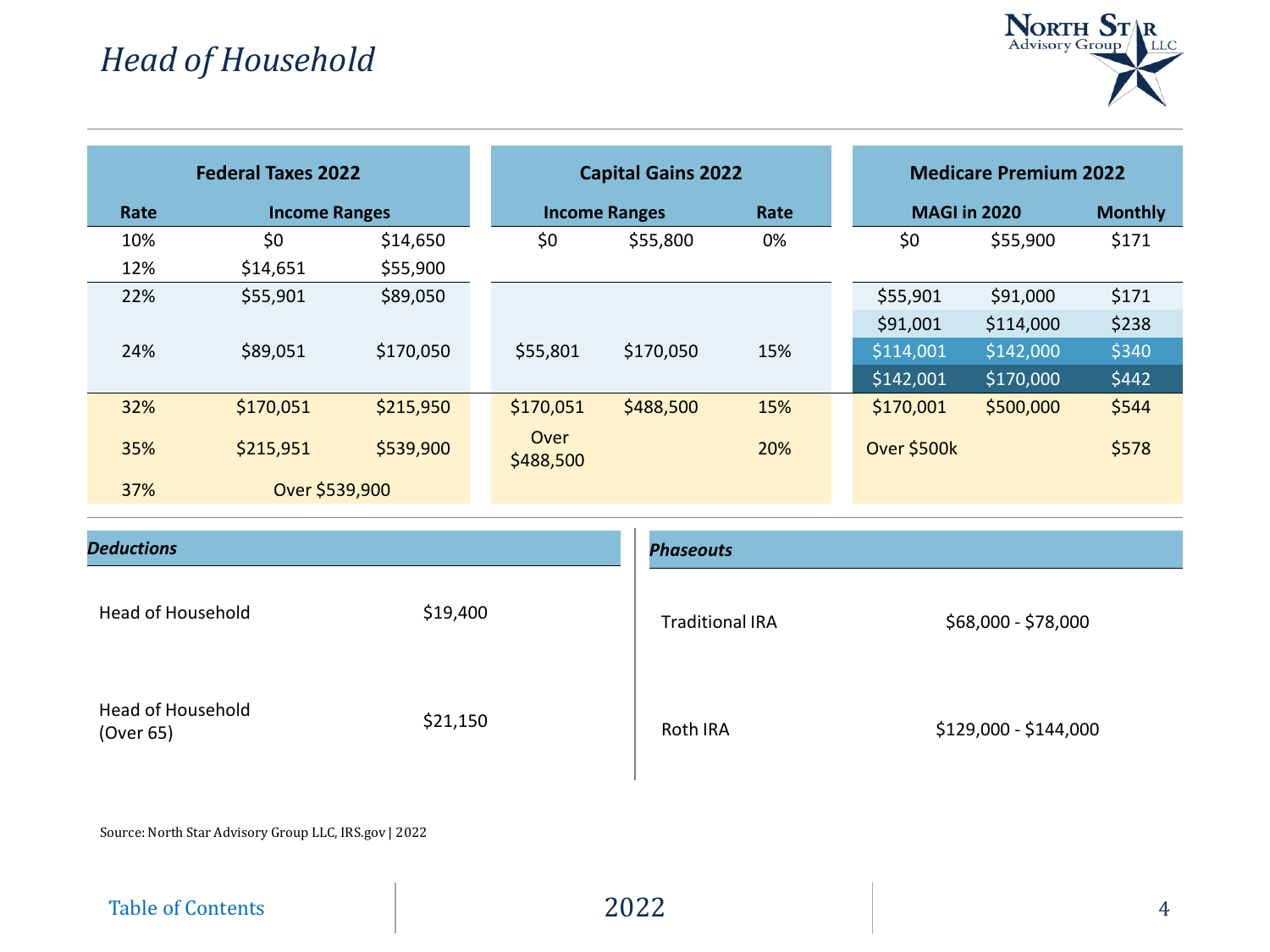

<span id="page-4-0"></span>

| <b>Federal Taxes 2022</b> |                      |           |                   | <b>Capital Gains 2022</b>    |     |             | <b>Medicare Premium 2022</b> |       |  |
|---------------------------|----------------------|-----------|-------------------|------------------------------|-----|-------------|------------------------------|-------|--|
| Rate                      | <b>Income Ranges</b> |           |                   | Rate<br><b>Income Ranges</b> |     |             | <b>MAGI in 2020</b>          |       |  |
| 10%                       | \$0                  | \$20,550  | \$0               | \$83,350                     | 0%  | \$0         | \$83,550                     | \$171 |  |
| 12%                       | \$20,551             | \$83,550  |                   |                              |     |             |                              |       |  |
| 22%                       | \$83,551             | \$178,150 |                   |                              |     | \$83,551    | \$182,000                    | \$171 |  |
|                           |                      |           |                   |                              |     | \$182,001   | \$228,000                    | \$238 |  |
| 24%                       | \$178,151            | \$340,100 | \$83,351          | \$340,100                    | 15% | \$228,001   | \$284,000                    | \$340 |  |
|                           |                      |           |                   |                              |     | \$284,001   | \$340,000                    | \$442 |  |
| 32%                       | \$340,101            | \$431,900 | \$340,101         | \$517,200                    | 15% | \$340,001   | \$750,000                    | \$544 |  |
| 35%                       | \$431,901            | \$647,850 | Over<br>\$517,200 |                              | 20% | Over \$750k |                              | \$578 |  |
| 37%                       | Over \$647,850       |           |                   |                              |     |             |                              |       |  |

| <b>Deductions</b>                            |          | <b>Phaseouts</b>       |                       |
|----------------------------------------------|----------|------------------------|-----------------------|
| <b>Married Filing Jointly</b>                | \$25,900 |                        | \$109,000 - \$129,000 |
| <b>Married Filing Jointly</b><br>(Both > 65) | \$28,700 | <b>Traditional IRA</b> |                       |
| <b>Married Filing Jointly</b><br>(One > 65)  | \$27,300 | Roth IRA               | \$204,000 - \$214,000 |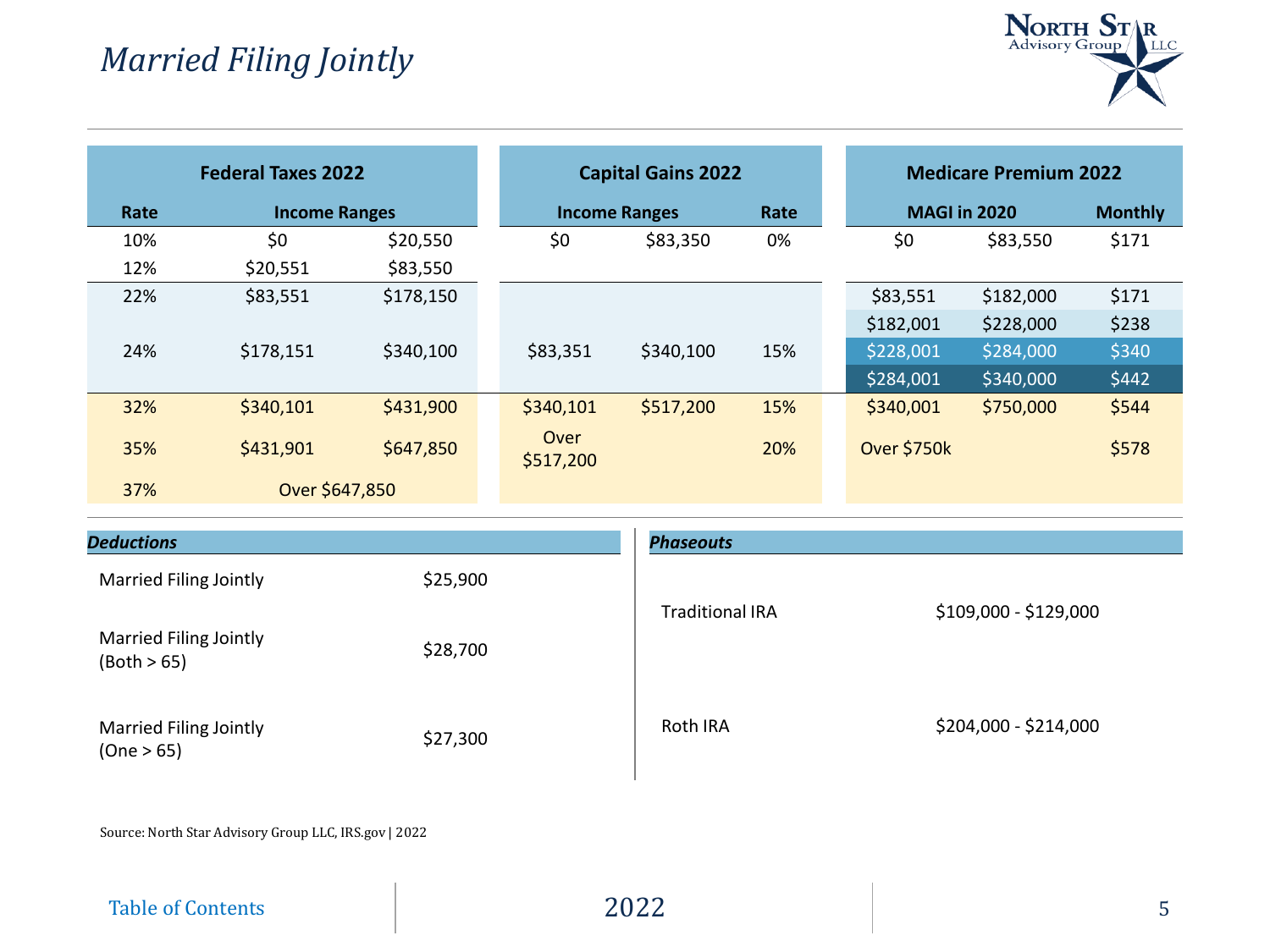

<span id="page-5-0"></span>

|      | <b>Federal Taxes 2022</b> |           |                      | <b>Capital Gains 2022</b> |      |                     | <b>Medicare Premium 2022</b> |                |
|------|---------------------------|-----------|----------------------|---------------------------|------|---------------------|------------------------------|----------------|
| Rate | <b>Income Ranges</b>      |           | <b>Income Ranges</b> |                           | Rate | <b>MAGI in 2020</b> |                              | <b>Monthly</b> |
| 10%  | \$0                       | \$10,275  | \$0                  | \$41,675                  | 0%   | \$0                 | \$41,775                     | \$171          |
| 12%  | \$10,276                  | \$41,775  |                      |                           |      |                     |                              |                |
| 22%  | \$41,776                  | \$89,075  |                      |                           |      | \$41,776            | \$91,000                     | \$171          |
| 24%  | \$89,076                  | \$170,050 | \$41,676             | \$170,050                 | 15%  | \$91,001            | \$170,050                    | \$544          |
| 32%  | \$170,051                 | \$215,950 | \$170,051            | \$258,600                 | 15%  | \$170,051           | \$409,000                    | \$544          |
| 35%  | \$215,951                 | \$323,925 | Over<br>\$258,600    |                           | 20%  | Over \$409k         |                              | \$578          |
| 37%  | Over \$323,925            |           |                      |                           |      |                     |                              |                |

| <b>Deductions</b>                             |          | <b>Phaseouts</b>       |                       |  |  |  |
|-----------------------------------------------|----------|------------------------|-----------------------|--|--|--|
| <b>Married Filing</b><br>Separately           | \$12,950 | <b>Traditional IRA</b> | $$0 - $10,000$        |  |  |  |
| <b>Married Filing</b><br>Separately (Over 65) | \$14,350 | Roth IRA               | \$204,000 - \$214,000 |  |  |  |

[Table of Contents](#page-1-0)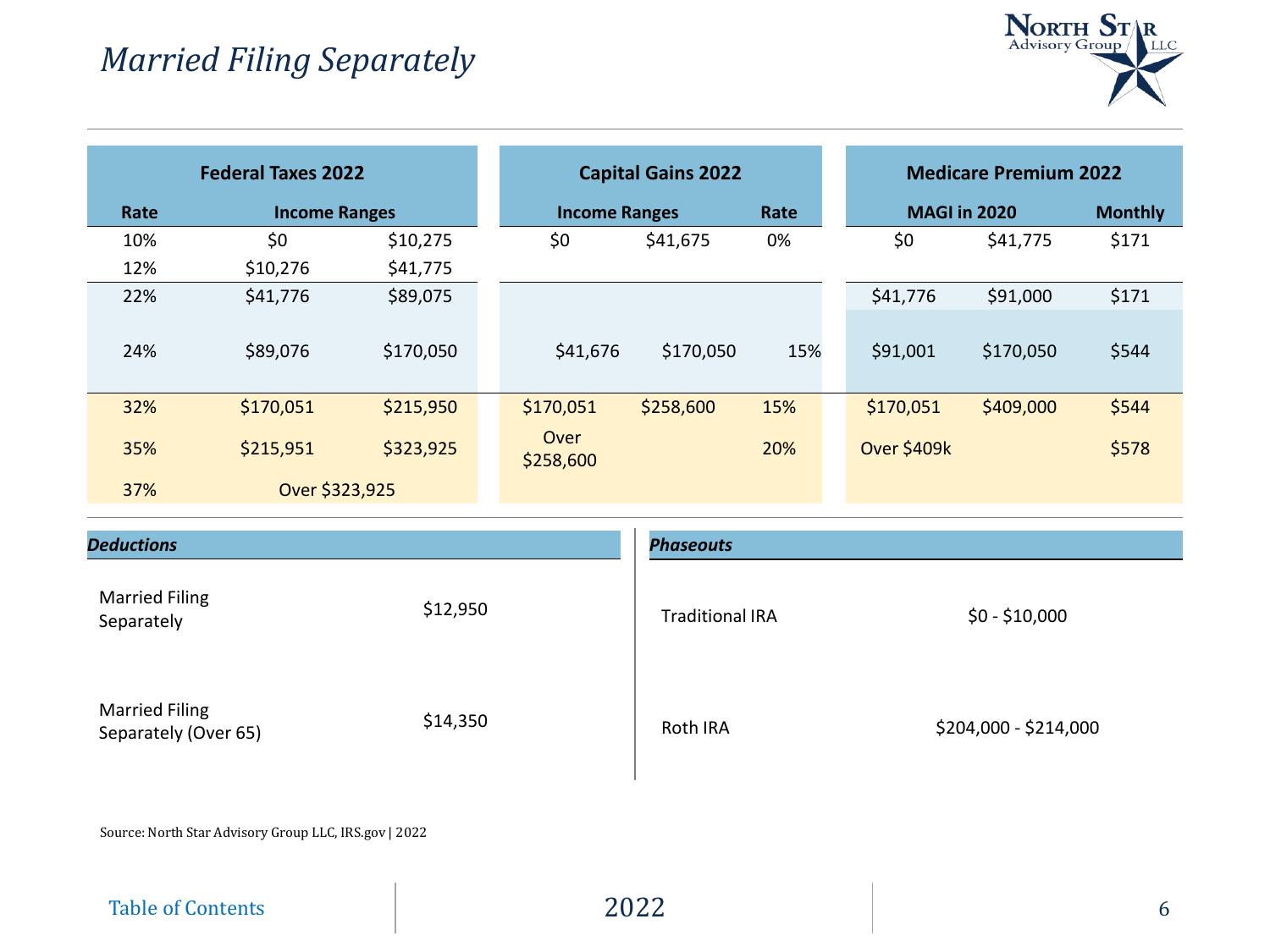

<span id="page-6-0"></span>

| <b>Contribution Limits</b>                     |                                    |
|------------------------------------------------|------------------------------------|
| IRA and Roth IRA                               | \$6,000                            |
| IRA and Roth IRA (50 or older)                 | \$7,000                            |
| <b>SIMPLE</b>                                  | \$14,000                           |
| SIMPLE (50 or older)                           | \$17,000                           |
| <b>SEP IRA</b>                                 | Lesser of \$61,000 or 25% of comp. |
| 401(k), 403(b), 457, and SARSEPs               | \$20,500                           |
| 401(k), 403(b), 457, and SARSEPs (50 or older) | \$27,000                           |
| Defined Contribution plan limit                | \$61,000                           |
| Defined Contribution plan limit (50 or Older)  | \$67,500                           |
| Defined Benefit plan limit                     | \$245,000                          |
| Max Comp. limit for retirement plans           | \$305,000                          |
| Key-Employee (Top-Heavy plans)                 | $>$ \$200,000                      |
| Highly compensated employee                    | \$135,000                          |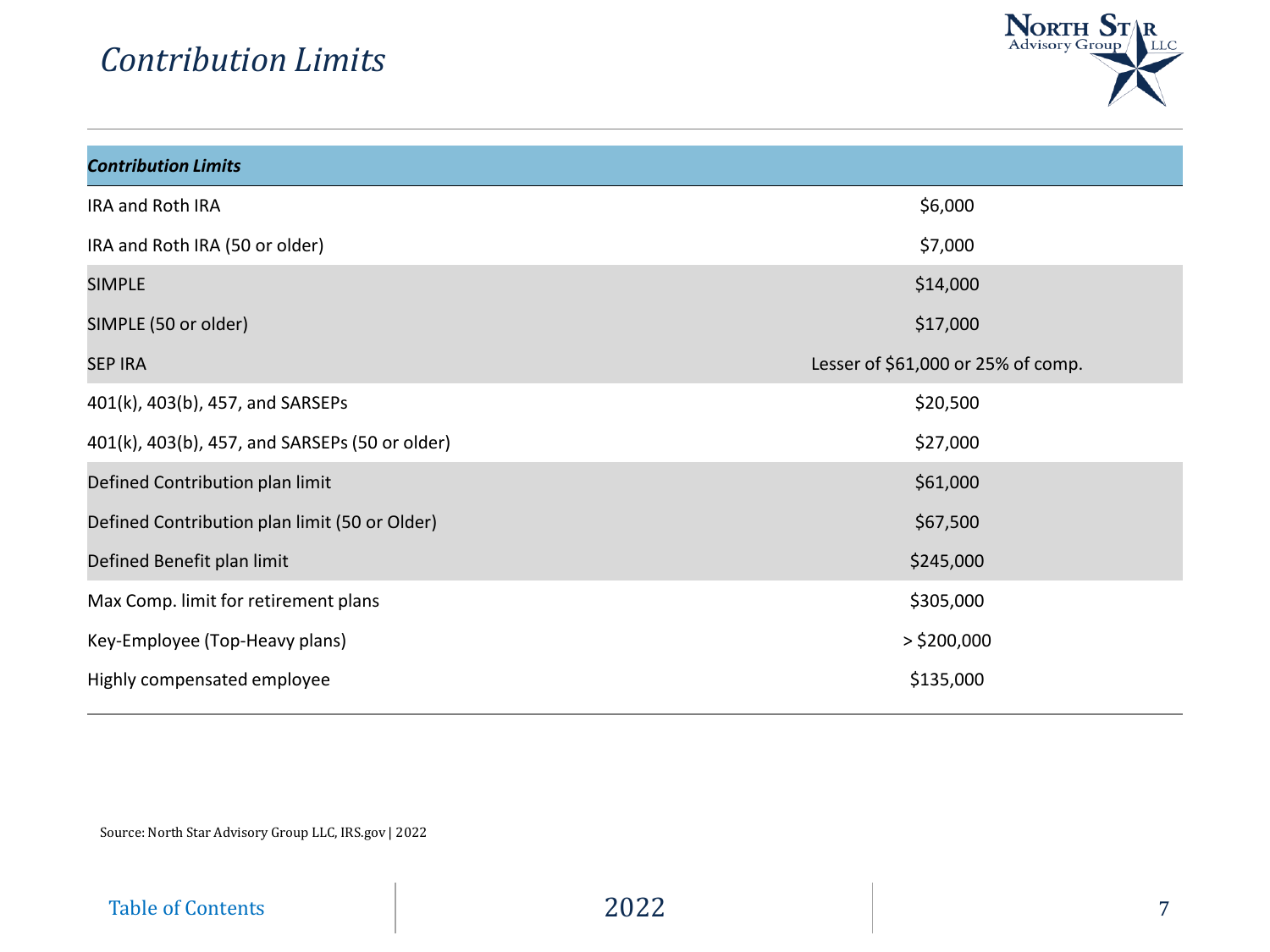<span id="page-7-0"></span>

| <b>Child Tax Credits</b>                | NORTH ST R<br>Advisory Group |
|-----------------------------------------|------------------------------|
| <b>Child Tax Credits</b>                |                              |
| Qualifying Child (under age 17)         | \$2,000                      |
| Dependents not elligible                | \$500                        |
| Single - Income Phase Out               | \$200,000                    |
| Married Filing Joint - Income Phase Out | \$400,000                    |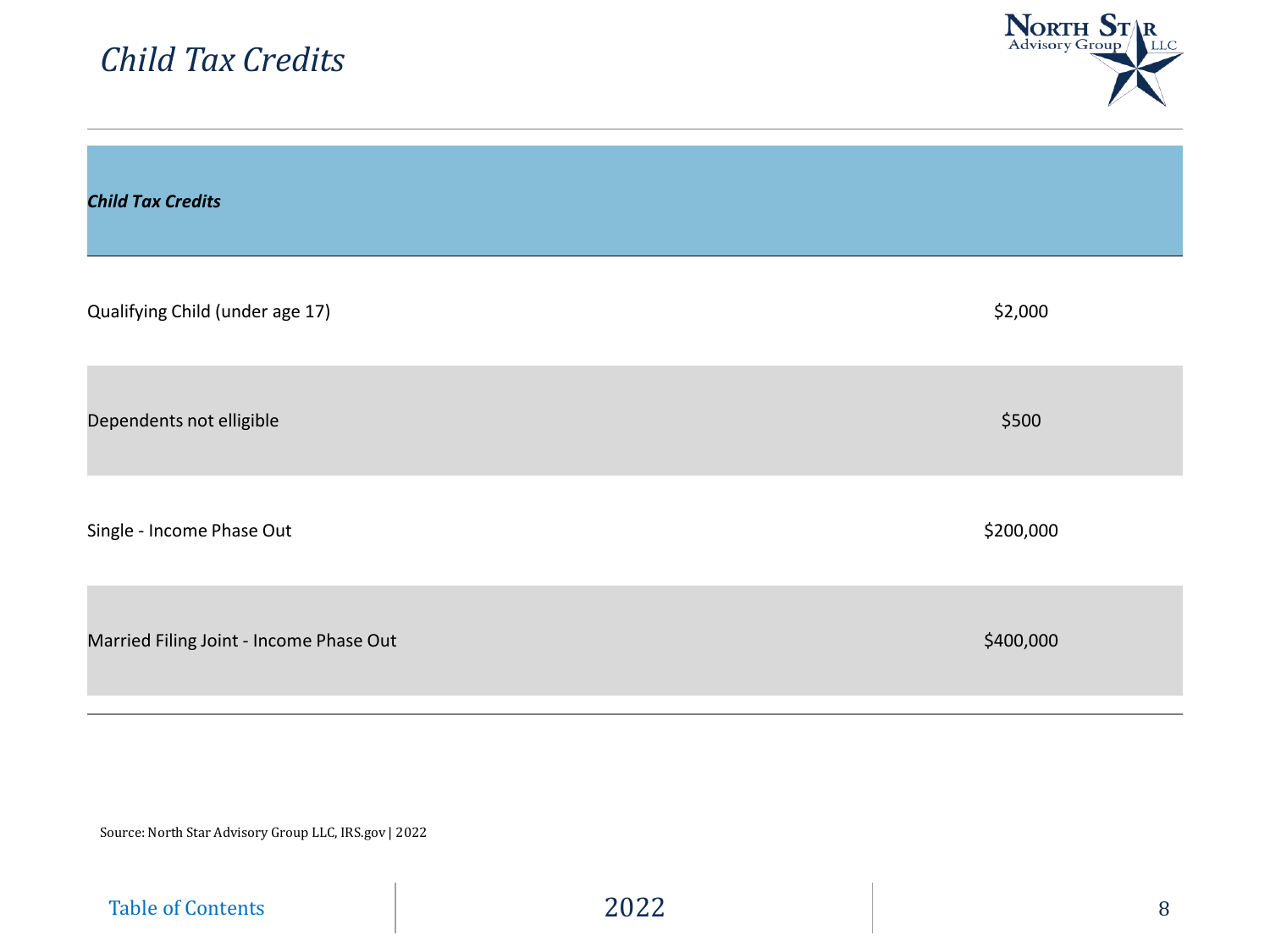### <span id="page-8-0"></span>*Businesses & Business Owners*



| <b>Corporations (C-Corps &amp; similarly treated LLCs)</b> |       |
|------------------------------------------------------------|-------|
| Corporate Income Tax Rate                                  | 21%   |
| <b>Accumulated Earnings Tax Rate</b>                       | 20%   |
| <b>Pass-Through Entities</b>                               |       |
| Medicare Tax (on total amount)                             | 2.9%  |
| Social Security Tax (on first \$147,000)                   | 12.4% |
| <b>Deduction for Qualified Business Income</b>             | 20.0% |

Net Business Income is reported by the owners, and taxed at his/her personal tax rates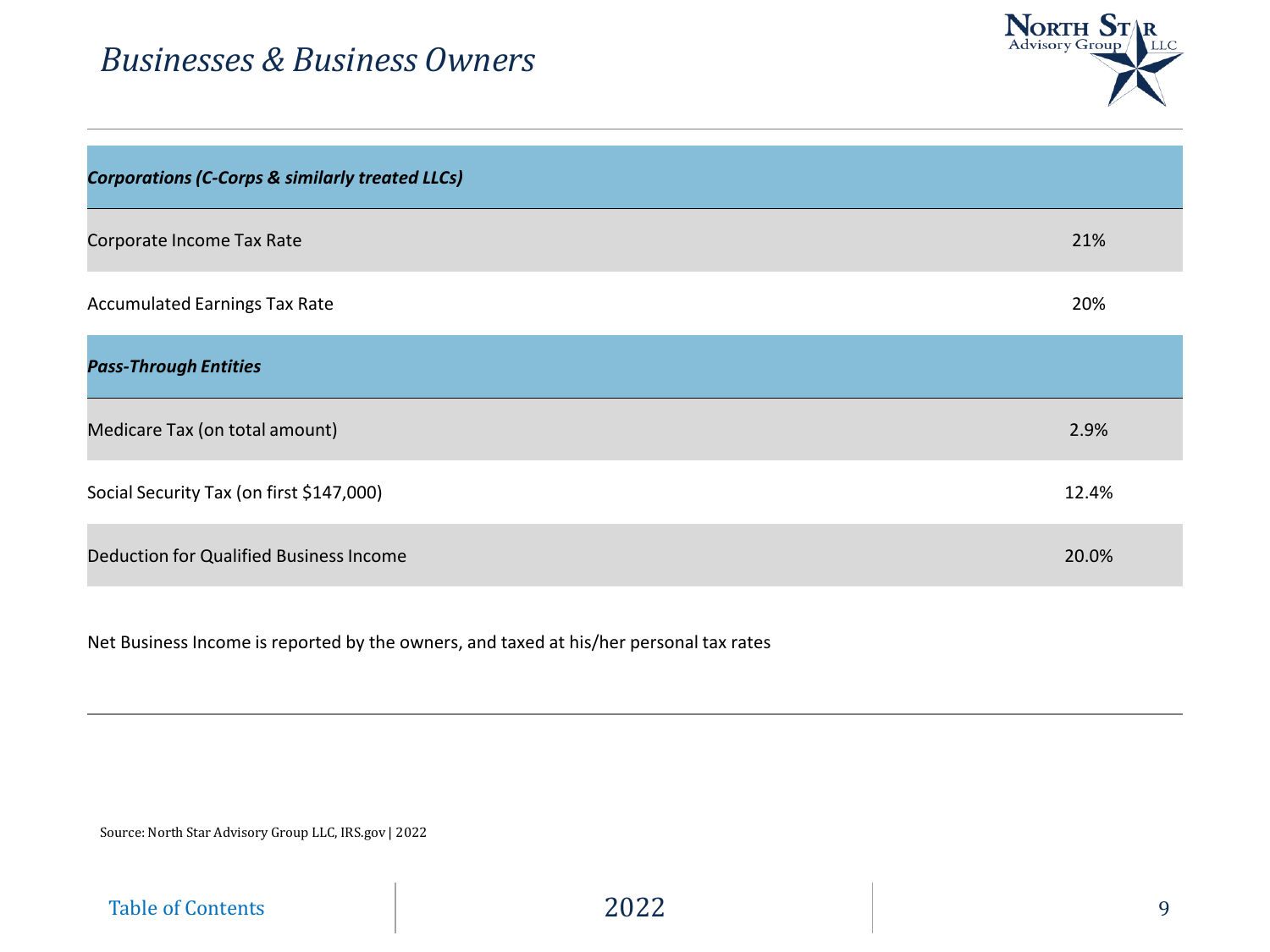### <span id="page-9-0"></span>*Full Retirement Age*





Source: North Star Advisory Group LLC, IRS.gov | 2022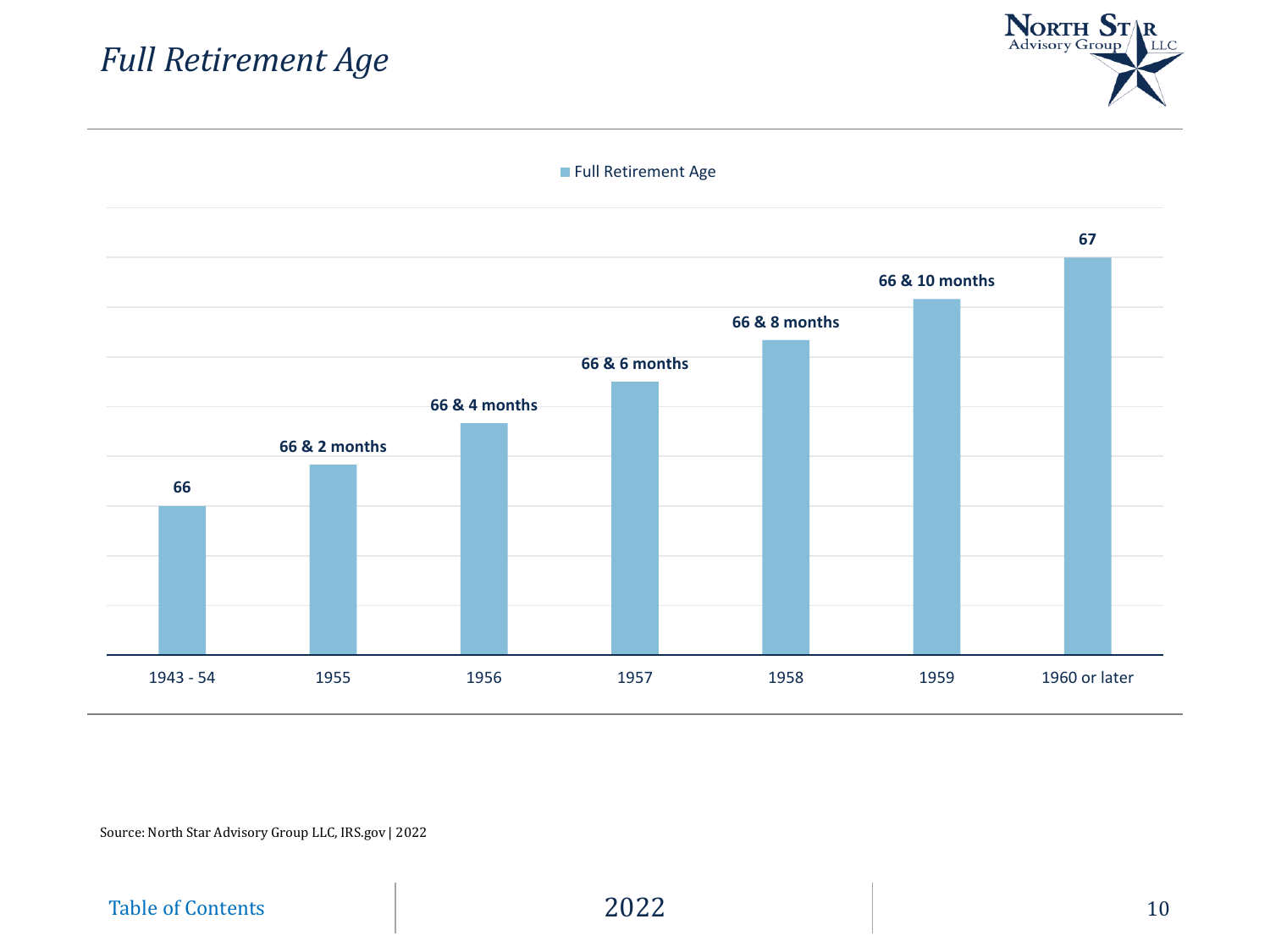### <span id="page-10-0"></span>*Single Filers*



| <b>Federal Taxes 2021</b> |                      |                | <b>Capital Gains 2021</b> |           | <b>Medicare Premium 2021</b> |                     |           |                |
|---------------------------|----------------------|----------------|---------------------------|-----------|------------------------------|---------------------|-----------|----------------|
| Rate                      | <b>Income Ranges</b> |                | <b>Income Ranges</b>      |           | Rate                         | <b>MAGI in 2019</b> |           | <b>Monthly</b> |
| 10%                       | \$0                  | \$9,950        | \$0                       | \$40,400  | 0%                           | \$0                 | \$40,525  | \$149          |
| 12%                       | \$9,951              | \$40,525       |                           |           |                              |                     |           |                |
| 22%                       | \$40,526             | \$86,375       |                           |           |                              | \$40,526            | \$88,000  | \$149          |
|                           |                      |                |                           |           |                              | \$88,001            | \$111,000 | \$208          |
| 24%                       | \$86,376             | \$164,925      | \$40,401                  | \$164,925 | 15%                          | \$111,001           | \$138,000 | \$297          |
|                           |                      |                |                           |           |                              | \$138,001           | \$165,000 | \$386          |
| 32%                       | \$164,926            | \$209,425      | \$164,926                 | \$445,850 | 15%                          | \$165,001           | \$500,000 | \$475          |
| 35%                       | \$209,426            | \$523,600      | Over \$445,850            |           | 20%                          | Over \$500k         |           | \$505          |
| 37%                       |                      | Over \$523,600 |                           |           |                              |                     |           |                |

Source: North Star Advisory Group LLC, IRS.gov | 2022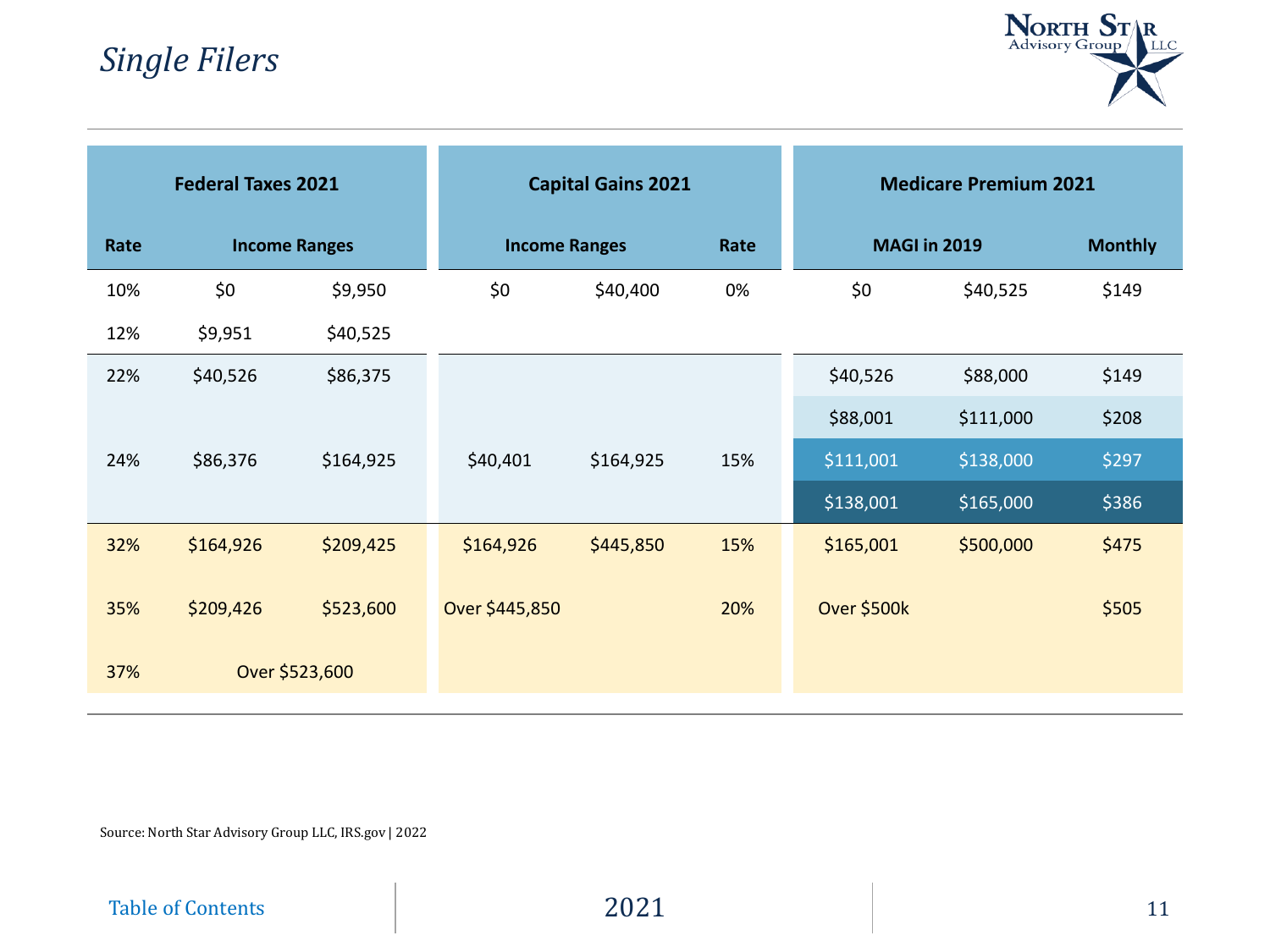

| <b>Federal Taxes 2021</b> |                      |           | <b>Capital Gains 2021</b> |           |      | <b>Medicare Premium 2021</b> |           |                |
|---------------------------|----------------------|-----------|---------------------------|-----------|------|------------------------------|-----------|----------------|
| Rate                      | <b>Income Ranges</b> |           | <b>Income Ranges</b>      |           | Rate | <b>MAGI in 2019</b>          |           | <b>Monthly</b> |
| 10%                       | \$0                  | \$14,200  | \$0                       | \$54,100  | 0%   | \$0                          | \$54,200  | \$149          |
| 12%                       | \$14,201             | \$54,200  |                           |           |      |                              |           |                |
| 22%                       | \$54,201             | \$86,350  |                           |           |      | \$54,201                     | \$88,000  | \$149          |
|                           |                      |           |                           |           |      | \$88,001                     | \$111,000 | \$208          |
| 24%                       | \$86,351             | \$164,900 | \$54,101                  | \$164,900 | 15%  | \$111,001                    | \$138,000 | \$297          |
|                           |                      |           |                           |           |      | \$138,001                    | \$165,000 | \$386          |
| 32%                       | \$164,901            | \$209,400 | \$164,901                 | \$473,750 | 15%  | \$165,001                    | \$500,000 | \$475          |
| 35%                       | \$209,401            | \$523,600 | Over \$473,750            |           | 20%  | Over \$500k                  |           | \$505          |
| 37%                       | Over \$523,600       |           |                           |           |      |                              |           |                |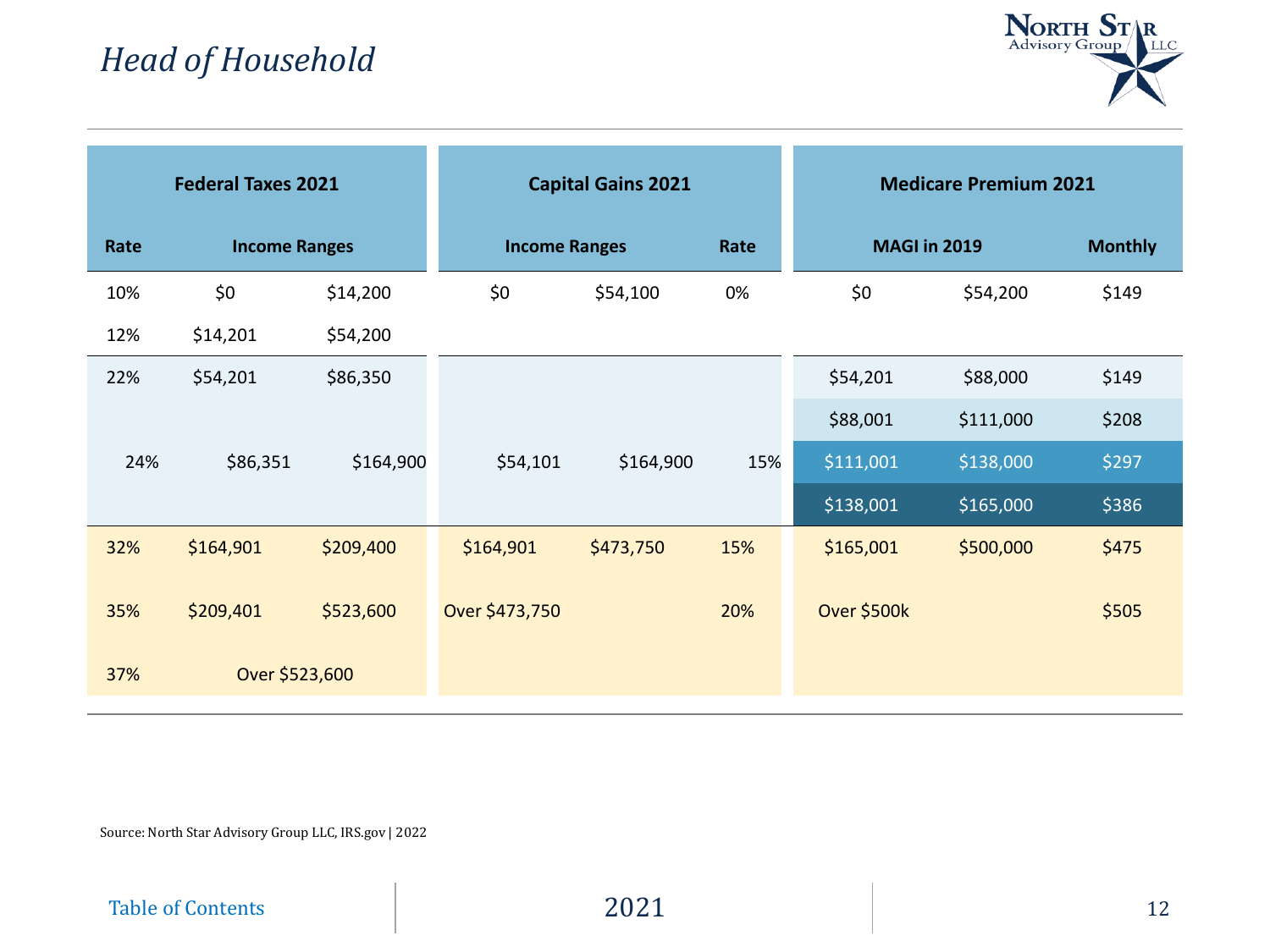## *Married Filing Jointly*



| <b>Federal Taxes 2021</b> |                      |           | <b>Capital Gains 2021</b> |           |      | <b>Medicare Premium 2021</b> |           |                |
|---------------------------|----------------------|-----------|---------------------------|-----------|------|------------------------------|-----------|----------------|
| Rate                      | <b>Income Ranges</b> |           | <b>Income Ranges</b>      |           | Rate | <b>MAGI in 2019</b>          |           | <b>Monthly</b> |
| 10%                       | \$0                  | \$19,900  | \$0                       | \$80,800  | 0%   | \$0                          | \$81,050  | \$149          |
| 12%                       | \$19,901             | \$81,050  |                           |           |      |                              |           |                |
| 22%                       | \$81,051             | \$172,750 |                           |           |      | \$81,051                     | \$176,000 | \$149          |
|                           |                      |           |                           |           |      | \$176,001                    | \$222,000 | \$208          |
| 24%                       | \$172,751            | \$329,850 | \$80,801                  | \$329,850 | 15%  | \$222,001                    | \$276,000 | \$297          |
|                           |                      |           |                           |           |      | \$276,001                    | \$330,000 | \$386          |
| 32%                       | \$329,851            | \$418,850 | \$329,851                 | \$501,600 | 15%  | \$330,001                    | \$750,000 | \$475          |
| 35%                       | \$418,851            | \$628,300 | Over \$501,600            |           | 20%  | <b>Over \$750k</b>           |           | \$505          |
| 37%                       | Over \$628,300       |           |                           |           |      |                              |           |                |

Source: North Star Advisory Group LLC, IRS.gov | 2022